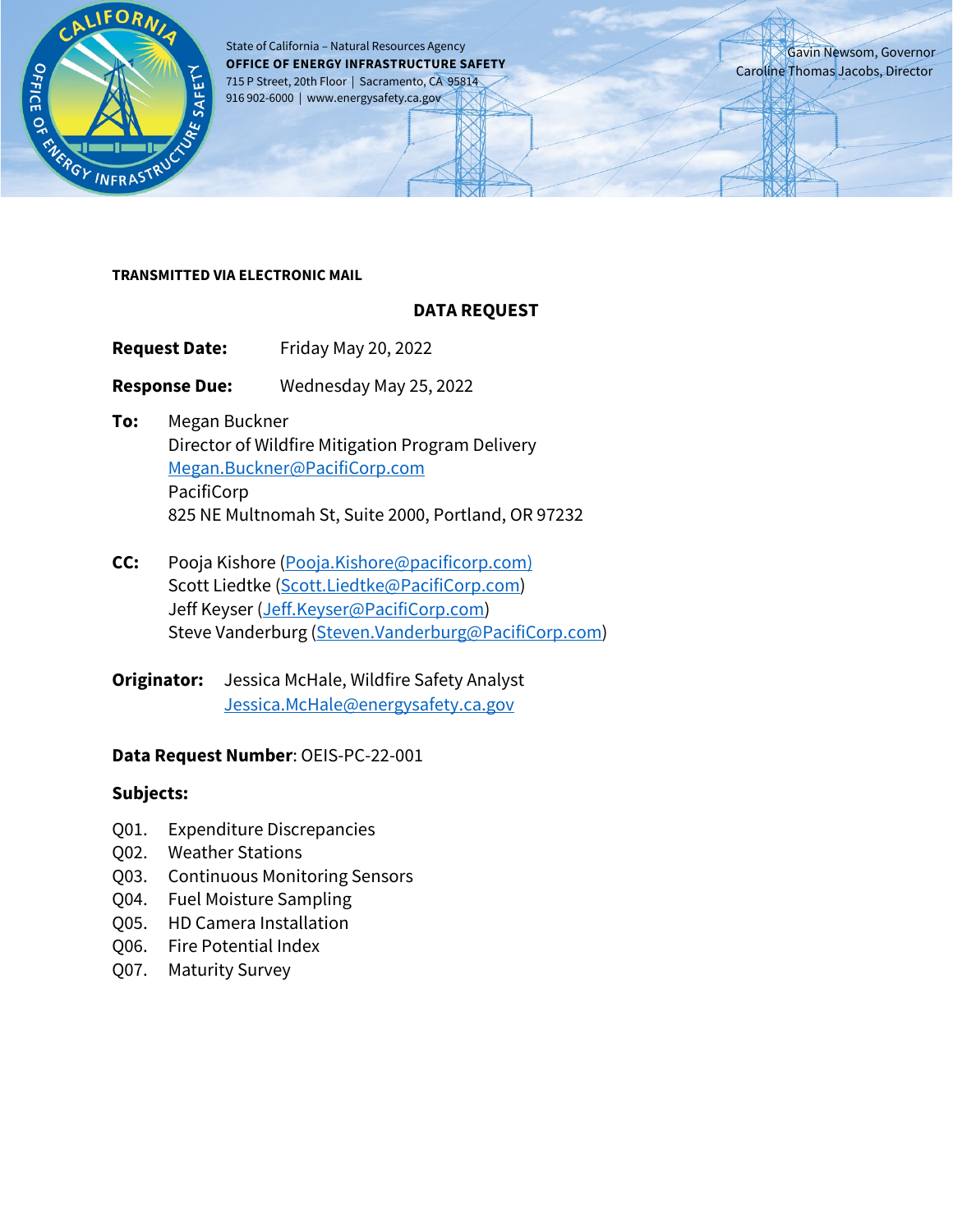### **INSTRUCTIONS**

- a. Provide all information in your possession, custody, or control, or the possession, custody, and/or control of your affiliates or agents, that is responsive to these data requests by the due date identified above.
- b. Responses and documents may be produced and served electronically, but they must be fully machine-readable and searchable.
- c. If you have any questions about the meaning or scope of the data requests herein, direct such questions to the Energy Safety staff identified as the "Originator" of this request at your earliest opportunity.
	- i. Lack of clarity on meaning or scope of requests without prior request for clarification from the "Originator" will not be a permissible reason for incomplete responses and will be regarded as non-compliance with the request.
- d. Identify the personnel (e.g., employees, consultants, agents, etc.) who provided information responsive to each of the data requests below. As used in this context herein, "identify" means to provide the full name, business address, and title of each employee, consultant, or agent who provided such information.
- e. If you do not know the exact answer to any of the requests below, please so indicate and provide your best estimate.
- f. Provide data in its original format (e.g., PDF, Excel, GIS shapefile, etc.), unless otherwise specified in the request.
- g. Send your response to Jessica McHale [\(Jessica.McHale@energysafety.ca.gov\)](mailto:Jessica.McHale@energysafety.ca.gov), sending a copy to:
	- i. Suzie Rose [\(Suzie.Rose@energysafety.ca.gov\)](mailto:Suzie.Rose@energysafety.ca.gov)
	- ii. Nicole Dunlap [\(Nicole.Dunlap@EnergySafety.ca.gov\)](mailto:Nicole.Dunlap@EnergySafety.ca.gov)
	- iii. Sara Moore [\(Sara.Moore@energysafety.ca.gov\)](mailto:Sara.Moore@energysafety.ca.gov)
	- iv. Emily Ginsburg [\(Emily.Ginsburg@EnergySafety.ca.gov\)](mailto:Emily.Ginsburg@EnergySafety.ca.gov)
	- v. Lucy Morgans [\(Lucy.Morgans@cpuc.ca.gov\)](mailto:Lucy.Morgans@cpuc.ca.gov)
	- vi. Melissa Semcer [\(Melissa.Semcer@energysafety.ca.gov\)](mailto:Melissa.Semcer@energysafety.ca.gov)
	- vii. Stephanie Ogren [\(Stephanie.Ogren@energysafety.ca.gov\)](mailto:Stephanie.Ogren@energysafety.ca.gov)
	- viii. Noe Rojas [\(Noe.Rojas@energysafety.ca.gov\)](mailto:Noe.Rojas@energysafety.ca.gov)
	- ix. Jeff Fuentes [\(Jeff.Fuentes@fire.ca.gov\)](mailto:Jeff.Fuentes@fire.ca.gov)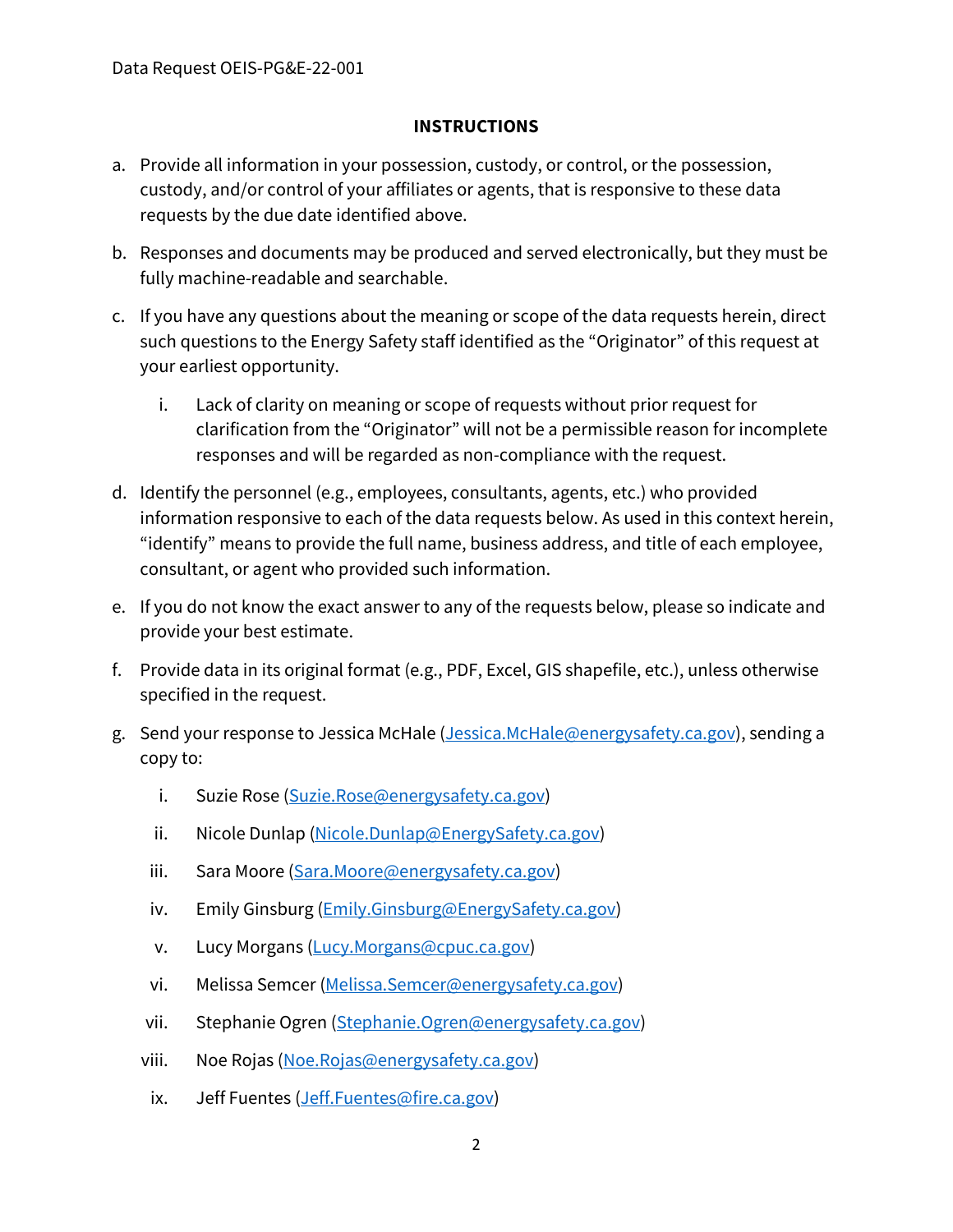## **REQUEST**

## **Q01. Expenditure Discrepancies**

- a. In PacifiCorp's non-spatial data Table 12, there are many instances of WMP expenditure totals not matching those in WMP Tables 3.1-1 and 3.1-2. For example, according to Table 12 of its Q1 2022 Quarterly Data Report ("20220502T144302\_QDR.xlsx"), PacifiCorp's territory spend in 2020 was \$10,003.2 (\$ thousands; summing columns AA and AC); however, according to Tables 3.1-1 and 3.1- 2 from its 2022 WMP Update (pp. 27-28), PacifiCorp's territory spend in 2020 was \$19,416 (\$ thousands). There are many such expenditure discrepancy examples. Please clarify which totals are correct by submitting updated WMP Tables 3.1-1 and 3.1-2 and/or a revised Table 12 in excel format, whichever is deemed necessary to rectify the errors.
	- i. For reference, the following have been found with discrepancies between PacifiCorp's Table 12 versus its 2022 WMP Update Tables 3.1-1 and/or 3.1-2:
		- (1) Territory spend 2020 Actual (described above)
		- (2) Territory spend 2021 Actual
		- (3) Situational Awareness spend 2021 Actual
		- (4) Grid Design and System Hardening spend 2020 Actual, 2021 Actual, and 2022 Projected/Planned
		- (5) Vegetation Management spend 2021 Actual
		- (6) Resource Allocation spend 2020 Actual
		- (7) Emergency Planning and Preparedness spend 2022 Projected

## **Q02. Weather Stations**

- a. How many of PacifiCorp's weather stations are Remote Automatic Weather Stations (RAWS)?
- b. How many of PacifiCorp's weather stations are Micro Weather Stations (MWS)?
- c. Are any of PacifiCorp's weather stations outfitted with 10hr fuel moisture sensors?
- d. Are any of PacifiCorp's weather stations able to report weather observations more frequently than every 10 minutes?
- e. What is the total number of weather stations PacifiCorp plans to have deployed in its weather station network for optimal density?

# **Q03. Continuous Monitoring Sensors**

a. In Table 5.2 (WMP Table 5.3-1) on page 115 of PacifiCorp's 2022 WMP Update, the 2021 target for "Continuous monitoring sensors" is 22, with a completion of only 2 in 2021.